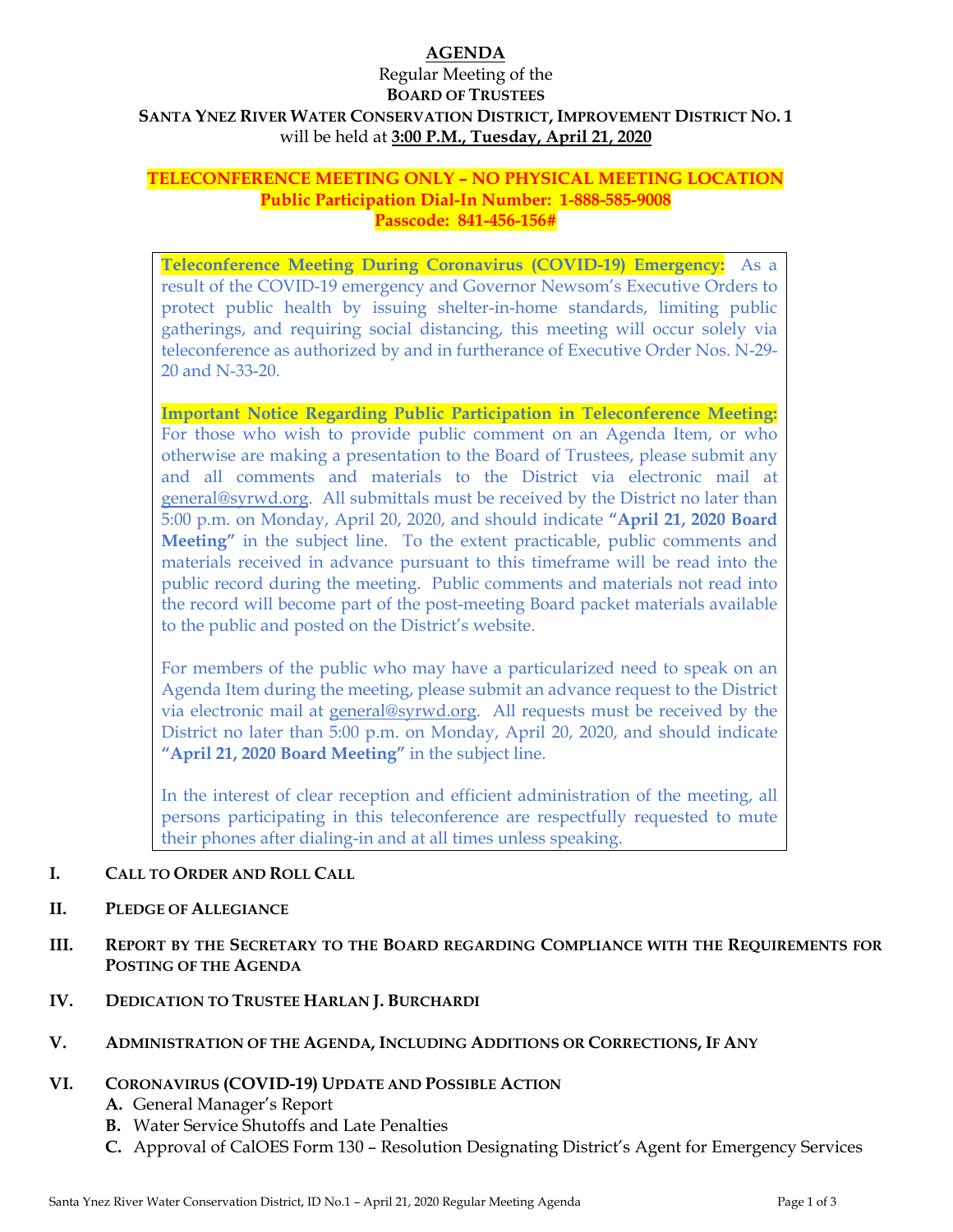**VII. PUBLIC COMMENT -** Any member of the public may address the Board relating to any non-agenda matter within the District's jurisdiction. The total time for all public participation shall not exceed fifteen (15) minutes and the time allotted for each individual shall not exceed three (3) minutes. The District is not responsible for the content or accuracy of statements made by members of the public. No Action will be taken by the Board on any public comment item.

#### **VIII. CONSIDERATION OF THE MINUTES OF THE REGULAR MEETING OF FEBRUARY 18, 2020**

- **IX.** CONSENT AGENDA All items listed on the Consent Agenda are considered to be routine and will be approved or rejected in a single motion without separate discussion. Any item placed on the Consent Agenda can be removed and placed on the Regular Agenda for discussion and possible action upon the request of any Trustee.
	- CA-1. Water Supply and Production Report
	- CA-2. Central Coast Water Authority Updates

### **X. MANAGER REPORTS - STATUS, DISCUSSION AND POSSIBLE BOARD ACTION ON THE FOLLOWING SUBJECTS:**

#### **A. DISTRICT ADMINISTRATION**

- 1. Financial Report on Administrative Matters
	- a) Presentation of Monthly Financial Statements Revenues and Expenses
	- b) Approval of Accounts Payable: February 19, 2020 through March 18, 2020
	- c) Approval of Accounts Payable: March 19, 2020 through April 21, 2020
- 2. Appointment of District Representative to Central Coast Water Authority and Cachuma Contract Committee
- 3. Board of Trustees Vacancy for Division 1 a) Update from General Manager
- 4. District Resolution No. 798 A Resolution of the Board of Trustees of the Santa Ynez River Water Conservation District, Improvement District No.1 Adopting A Policy Regarding Suspension of Water Service for Nonpayment and Amending the District's Rules and Regulations to Incorporate the Policy
- 5. SCADA System Upgrade
	- a) Review Proposal Results
	- b) Award of Contract

#### **B. OPERATIONS AND MAINTENANCE**

- 1. Update from Water Resources Manager
- 2. Update on Hexavalent Chromium (Cr6) MCL

#### **XI. REPORT, DISCUSSION AND POSSIBLE BOARD ACTION ON THE FOLLOWING SUBJECTS:**

#### **A. CACHUMA PROJECT – OPERATIONS AND SUPPLIES**

1. Cachuma Project Water Service Contract No. I75r-1802R and Status of 2020 Water Service Contract Process

#### **B. SUSTAINABLE GROUNDWATER MANAGEMENT ACT**

- 1. Eastern Management Area Update
- 2. Proposed Confidentiality Agreement for Eastern Management Area
- **XII. REPORTS BY THE BOARD MEMBERS OR STAFF, QUESTIONS OF STAFF, STATUS REPORTS, ANNOUNCEMENTS, COMMITTEE REPORTS, OBSERVATIONS AND OTHER MATTERS AND/OR COMMUNICATIONS NOT REQUIRING ACTION**
- **XIII. CORRESPONDENCE: GENERAL MANAGER RECOMMENDS THE ITEMS NOT MARKED WITH AN ASTERISK (\*) FOR FILE**